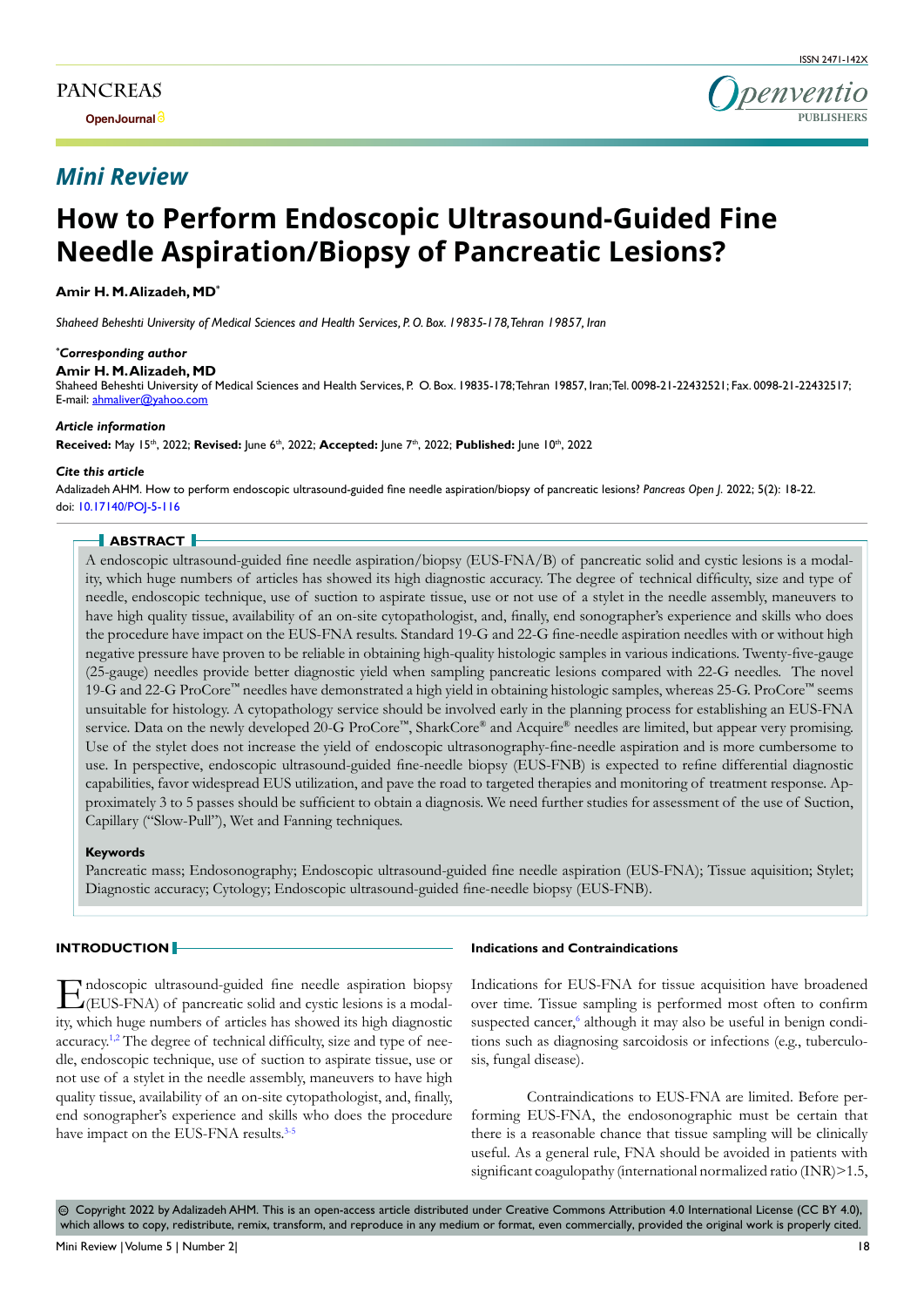*penventic* **PUBLISHERS**

platelets<100,000, recent use of thienopyridines (e.g., clopidogrel), etc.).<sup>[7](#page-2-3)</sup> However, the use of aspirin or nonsteroidal anti-inflammatory drugs (NSAIDs) is not a problem. Patients receiving anticoagulant therapy such as warfarin or novel oral anticoagulants (NO-ACs) such as dabigatran should discontinue their medication prior to the procedure (3 to 5-days for warfarin, 48-hours for NOACs). If the patient is at high-risk for thromboembolic events, bridge therapy with low molecular weight heparin should be considered. Patients receiving antiplatelet therapy such as clopidogrel should also withhold them for 7 to 10-days prior to the procedure if they carry a low thromboembolic risk.

#### **Steps for Endoscopic Ultrasonography-Fine Needle Aspiration**

Steps for EUS-FNA of pancreas include: verify the indication, localize the lesion and position the echoendoscope, choose the correct needle, insert the EUS-FNA needle into the echoendoscope, position the lesion in the needle path, puncture the lesion and move the needle within the lesion, withdraw the needle and process the aspirate, prepare the needle for subsequent passes, and evolving trends in EUS-FNA such as use of the stylet, use of suc-tion, sampling techniques.<sup>[8](#page-2-4)</sup>

The first retrospective comparisons of the 22-G and 25-G needles showed the 25-G needle to be more sensitive for cancer in pancreatic masses<sup>[9](#page-2-5)</sup> but subsequent, prospective studies failed to show statistically significant advantages. However, a recent meta-analysis showed that, for pancreatic masses, the sensitivity of the 22-G needle is clearly inferior to that of the 25-G needle (85% (95% confidence interval (CI): 82 to 88%) *vs.* 93% (95% CI: 91% to 96%), *p*=0.0003).10 Given that the 25-G needle is more flexible, and hence easier to manipulate, it appears reasonable to favor the 25-G needle for all cases of solid lesion EUS-FNA when the objective is to obtain material for cytology[.10](#page-2-6)

If a cytologist is available, passes should be performed until adequate material or a diagnosis is obtained.<sup>[11](#page-2-7)</sup> If not, the available data suggest that approximately 3 to 5 passes should be sufficient to obtain a diagnosis (if cancer is indeed present).<sup>12-17</sup> There is no absolute limit to the number of passes that can be performed with the same needle. However, it should be changed if it malfunctions, becomes too difficult to reinsert the stylet and so on.

#### **VARIOUS TYPES OF FNA BY ENDOSONOGRAPHY**

#### **Use and Not Use of the Stylet**

All commercially available EUS-FNA systems include a removable stylet. There are no data clearly demonstrating that the use of a stylet increases the yield of EUS-FNA. Manipulation of the stylet increases the time and energy required to perform EUS-FNA, increases the risks of needle stick injury, and likely increases the costs of EUS-FNA needle systems. We have now five randomized published trials, $18-22$  and several retrospective series $23,24$  comparing the results of EUS-FNA with and without the stylet. These studies are universally in agreement the stylet does not increase the yield of EUS-FNA.<sup>25</sup> Some studies also showed that stylet use is correlated with a significant increase in sample bloodiness.<sup>20,[26](#page-3-4)</sup> EUS-FNA without the stylet is also technically much simpler and

faster, because the stylet withdrawal and reinsertion maneuvers are eliminated. Therefore, it is currently recommended to not use the stylet for EUS-FNA. However, the stylet may be used to unblock the needle during expulsion of the aspirate if needed. The stylet may also be useful in certain select indications, such as preventing a mucosal plug when aspirating cyst fluid, or delivering fiducial markers in solid lesions.

# **Use of Suction**

There are three published randomized trials evaluating suction use when performing FNA of pancreatic masses.<sup>[27](#page-3-5)</sup> These studies showed that applying suction while sampling solid pancreatic lesions produces significantly better specimens. Therefore, for pancreatic lesions, endoscopists may consider applying 5 to 10 cc of suction for a few seconds for all passes or applying continuous suction for the second pass, if the first pass (performed with no suction) appears to have produced insufficient material. Current European Society of Gastrointestinal Endoscopy (ESGE) technical guidelines recommend the application of continuous suction for EUS-FNA of solid pancreatic masses.<sup>[28](#page-3-6)</sup> Traditionally, suction is applied with an empty syringe. More recently, methods involving application of suction using slow withdrawal of the stylet ("slowpull" or "capillary" technique) or a water-filled syringe ("wet" technique) have gained some attention.

# **Capillary ("Slow-Pull") Technique**

This technique involves slowly removing the stylet after puncturing a lesion, with back and- forth movement of the needle inside the lesion during stylet withdrawal. There is conflicting evidence that this may improve cytological diagnosis $2<sup>9</sup>$  or whether it actually pro-vides any actual suction,<sup>[30](#page-3-8)</sup> and there are currently no randomized trials evaluating this technique to FNA with no suction. Moreover, this technique requires that the lesion be punctured with the stylet in the needle, which is more cumbersome than using no stylet.

### **Wet Technique**

This technique consists of removing the stylet and flushing the needle with saline prior to sampling the lesion. A syringe with residual saline is on the proximal part on the needle device. Maximal suction is applied once the needle is passed into the lesion and during the whole FNA sequence. The specimen is then expressed by flushing the material with the stylet or a syringe. $31$ 

A recent randomized-controlled trial using a 22-G needle comparing standard air-dry specimen expression *versus* wet technique showed significantly better specimen cell-block adequacy (86% *vs.* 75%, *p*<0.035)[.32](#page-3-10)

# **SAMPLING TECHNIQUES**

# **Sampling Different Areas of the Same Lesion: "Fanning" or "Multiple Pass" Techniques**

To sample different areas of the same lesion during the same pass, a "fanning" technique may be possible if the lesion is sufficiently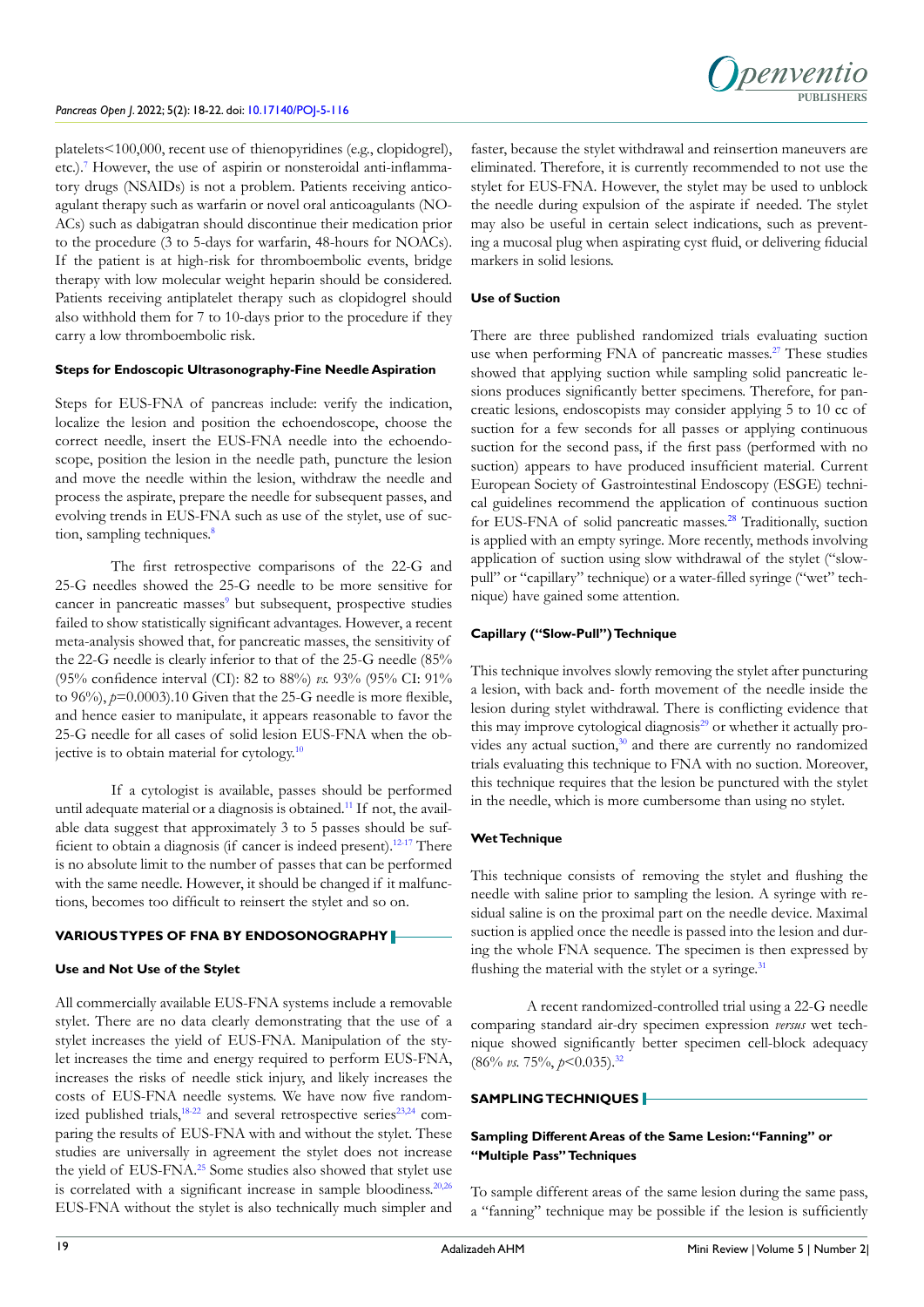

soft. Fanning is obtained by manipulation of the elevator and/or up/down tip deflection to guide the needle into different regions of the target lesion or to orient the needle into the long axis of an oval or oblong lesion—without withdrawing the needle from the lesion.[33](#page-3-11)

However, if the lesion is too hard, adequate fanning may be impossible. In this case, the "multiple pass" technique may be used. This involves sampling widely through the lesion many times, before removing the needle from the scope. The needle is moved through the entire diameter of the lesion for 5 to 10 strokes; the needle is withdrawn from the lesion (but not from the intestinal wall if possible) and moved to a different region of the lesion. Approximately five regions per lesion are sampled before processing the sample. The multipass technique differs from the "fanning" technique in that the latter involves trying to sample different regions without removing the needle completely from the lesion.[34](#page-3-12)

Some authors favor a "door knocking" movement. The stopper is set at an appropriate distance, and then the handle is moved rapidly back and forth so that it "knocks" on the stopper. There is however no evidence that this technique improves results.[35](#page-3-13)

#### **Endoscopic Ultrasound-Guided Fine-Needle Biopsy**

Endoscopic ultrasound-guided fine-needle biopsy (EUS-FNB) by novel 19-G and 22-G ProCore™ needles has demonstrated a high yield in obtaining histologic samples, whereas 25-G ProCore™ seems unsuitable for histology. Data on the newly developed 20-G ProCore™, SharkCore® and Acquire® needles are limited, but ap-pear very promising.<sup>[36](#page-4-0)</sup>

In perspective, EUS-FNB is expected to refine differential diagnostic capabilities, favor widespread EUS utilization, and pave the road to targeted therapies and monitoring of treatment response.[37](#page-4-1)

# **CONCLUSION**

EUS-FNA is a powerful clinical tool. It can be technically challenging, but often straightforward if the lesion can be located, is sufficiently large, and can be brought in to the needle path with the echoendoscope in a fairly straight position. Many additions to the basic EUS-FNA technique have been described, but none appear to clearly improve the yield other than (1) moving the needle effectively, (2) sampling many different areas of the lesion, and (3) using a smaller (25-G) needle. The stylet should not be used, because all the data show that it does not improve results, but increases procedural complexity. Suction may provide a role in acquiring better pancreatic samples. Quality comparative trials will be required before modifications to the basic FNA technique that have been described above.

### **REFERENCES**

<span id="page-2-0"></span>1. Zakaria A, Al-Share B, Klapman JB, Dam A.The role of endoscopic ultrasonography in the diagnosis and staging of pancreatic cancer. *Cancers (Basel).* 2022; 14(6): 1373. doi: [10.3390/can](http://doi.org/10.3390/cancers14061373)[cers14061373](http://doi.org/10.3390/cancers14061373)

2. Sbeit W, Napoléon B, Khoury T. Endoscopic ultrasound role in pancreatic adenocarcinoma treatment: A review focusing on technical success, safety and efficacy. *World J Gastroenterol.* 2022; 28(3): 332-347. doi: [10.3748/wjg.v28.i3.332](http://doi.org/10.3748/wjg.v28.i3.332)

<span id="page-2-1"></span>3. Duarte-Chavez R, Kahaleh M. Therapeutic endoscopic ultrasound. *Transl Gastroenterol Hepatol.* 2022; 7: 20. doi: [10.21037/tgh-](http://doi.org/10.21037/tgh-2020-12)[2020-12](http://doi.org/10.21037/tgh-2020-12)

4. Kerdsirichairat T, Ji Shin E. Endoscopic ultrasound guided interventions in the management of pancreatic cancer. *World J Gastrointest Endosc*. 2022; 14(4): 191-204. doi: [10.4253/wjge.v14.i4.191](http://doi.org/10.4253/wjge.v14.i4.191)

5. Holt BA, Varadarajulu S, Hébert-Magee S. High-quality endoscopic ultrasound-guided fine needle aspiration tissue acquisition. *Adv Ther.* 2014; 31: 696-707. doi: [10.1007/s12325-014-0129-5](http://doi.org/10.1007/s12325-014-0129-5)

<span id="page-2-2"></span>6. Yousaf MN, Chaudhary FS, Ehsan A, et al. Endoscopic ultrasound (EUS) and the management of pancreatic cancer. *BMJ Open Gastroenterol*. 2020; 7(1): e000408. doi: [10.1136/bmj](http://doi.org/10.1136/bmjgast-2020-000408)[gast-2020-000408](http://doi.org/10.1136/bmjgast-2020-000408)

<span id="page-2-3"></span>7. Bratanic A, Bozic D, Mestrovic A, et al. Role of endoscopic ultrasound in anticancer therapy: Current evidence and future perspectives. *World J Gastrointest Oncol*. 2021; 13(12): 1863-1879. doi: [10.4251/wjgo.v13.i12.1863](http://doi.org/10.4251/wjgo.v13.i12.1863)

<span id="page-2-4"></span>8. ASGE Standards of Practice Committee Anderson MA, Ben-Menachem T, Gan SI, et al. Management of antithrombotic agents for endoscopic procedures. *Gastrointest Endosc*. 2009; 70(6): 1060-1070. doi: [10.1016/j.gie.2009.09.040](http://doi.org/10.1016/j.gie.2009.09.040)

<span id="page-2-5"></span>9. Yusuf TE, Ho S, Pavey DA, et al. Retrospective analysis of the utility of endoscopic ultrasound-guided fine-needle aspiration (EUS-FNA) in pancreatic masses, using a 22-gauge or 25-gauge needle system: A multicenter experience. *Endoscopy*. 2009; 41(5): 445-448. doi: [10.1055/s-0029-1214643](http://doi.org/10.1055/s-0029-1214643)

<span id="page-2-6"></span>10. Nguyen TTH, Lee CE, Whang CS, et al. A Comparison of the diagnostic yield and specimen adequacy between 22 and 25 gauge needles for Endoscopic Ultrasound Guided Fine-Needle Aspiration (EUS-FNA) of Solid Pancreatic Lesions (SPL): Is bigger better? *Gastrointest Endosc*. 2008; 67(5): AB100. doi: [10.1016/j.](http://doi.org/10.1016/j.gie.2008.03.114) [gie.2008.03.114](http://doi.org/10.1016/j.gie.2008.03.114)

<span id="page-2-7"></span>11. Lee JH, Stewart J, Ross WA, et al. Blinded prospective comparison of the performance of 22-gauge and 25-gauge needles in endoscopic ultrasound-guided fine needle aspiration of the pancreas and peri-pancreatic lesions. *Dig Dis Sci.* 2009; 54(10): 2274-2281. doi: [10.1007/s10620-009-0906-1](http://doi.org/10.1007/s10620-009-0906-1)

<span id="page-2-8"></span>12. Tanaka H, Matsusaki S. The utility of endoscopic-ultrasonography-guided tissue acquisition for solid pancreatic lesions. *Diagnostics (Basel).* 2022; 12(3): 75. doi: [10.3390/diagnostics12030753](http://doi.org/10.3390/diagnostics12030753)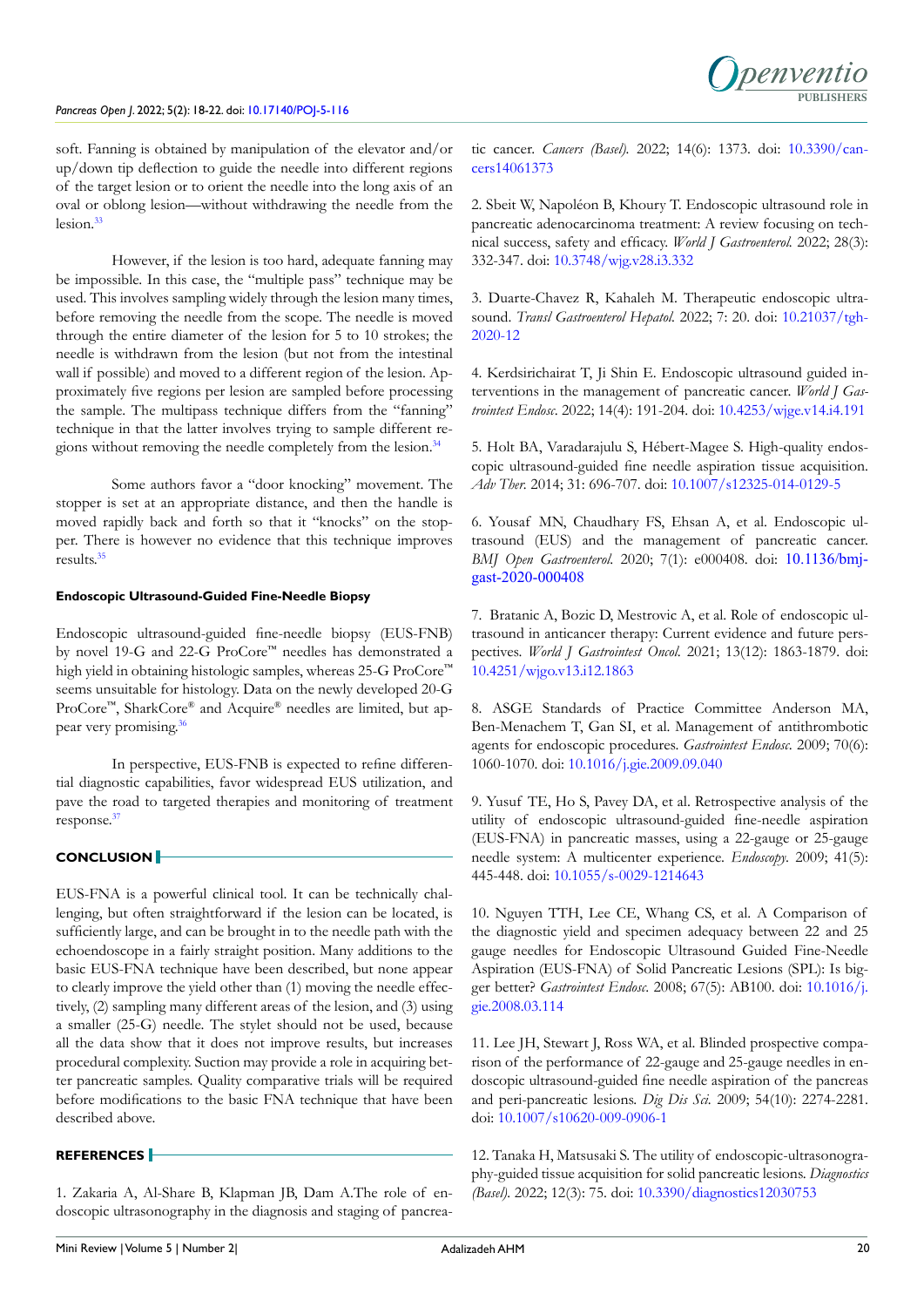13. Ku L, Shahshahan MA, Hou LA, et al. Improved diagnostic yield of endoscopic ultrasound-fine needle biopsy with histology specimen processing. *World J Gastrointest Endosc*. 2020; 12(8): 212- 219. doi: [10.4253/wjge.v12.i8.212](http://doi.org/10.4253/wjge.v12.i8.212)

14. Rong L, Kida M, Yamauchi H, et al. Factors affecting the diagnostic accuracy of endoscopic ultrasonography-guided fine-needle aspiration (EUS-FNA) for upper gastrointestinal submucosal or extraluminal solid mass lesions. *Dig Endosc*. 2012; 24(5): 358-363. doi: [10.1111/j.1443-1661.2012.01243.x](http://doi.org/10.1111/j.1443-1661.2012.01243.x)

15. Salom F, Prat F. Current role of endoscopic ultrasound in the diagnosis and management of pancreatic cancer. *World J Gastrointest Endosc*. 2022; 14(1): 35-48. doi: [10.4253/wjge.v14.i1.35](http://doi.org/10.4253/wjge.v14.i1.35)

16. Gheorghiu M, Sparchez Z, Rusu I, et al. Direct comparison of elastography endoscopic ultrasound fine-needle aspiration and B-mode endoscopic ultrasound fine-needle aspiration in diagnosing solid pancreatic lesions. *Int J Environ Res Public Health*. 2022; 19(3): 1302. doi: [10.3390/ijerph19031302](http://doi.org/10.3390/ijerph19031302)

17. Savides TJ. Tricks for improving EUS-FNA accuracy and maximizing cellular yield. *Gastrointest Endosc*. 2009; 69(suppl 2): S130-S133. doi: [10.1016/j.gie.2008.12.018](http://doi.org/10.1016/j.gie.2008.12.018)

<span id="page-3-0"></span>18. Abe Y, Kawakami H, Oba K, et al. Effect of a stylet on a histological specimen in EUS-guided fine-needle tissue acquisition by using 22-gauge needles: A multicenter, prospective, randomized, controlled trial. *Gastrointest Endosc*. 2015; 82: 837-844. doi: [10.1016/j.gie.2015.03.1898](http://doi.org/10.1016/j.gie.2015.03.1898)

19. Rastogi A, Wani S, Gupta N, et al. A prospective, single-blind, randomized, controlled trial of EUS-guided FNA with and without a stylet. *Gastrointest Endosc*. 2011; 74: 58-64. doi: [10.1016/j.](http://doi.org/10.1016/j.gie.2011.02.015) [gie.2011.02.015](http://doi.org/10.1016/j.gie.2011.02.015)

<span id="page-3-3"></span>20. Sahai AV, Paquin SC, Gariépy G. A prospective comparison of endoscopic ultrasound-guided fine needle aspiration results obtained in the same lesion, with and without the needle stylet. *Endoscopy*. 2010; 42: 900-903. doi: [10.1055/s-0030-1255676](http://doi.org/10.1055/s-0030-1255676)

21. Nijhawan S, Singh B, Kumar A, et al. Randomized controlled trial of comparison of the adequacy, and diagnostic yield of endoscopic ultrasound guided fine needle aspiration with and without a stylet in Indian patients: A prospective single blind study. *J Dig Endosc*. 2014; 5: 149-153. doi: [10.4103/0976-5042.150662](http://doi.org/10.4103/0976-5042.150662)

22. Wani S, Early D, Kunkel J, et al. Diagnostic yield of malignancy during EUS-guided FNA of solid lesions with and without a stylet: A prospective, single blind, randomized, controlled trial. *Gastrointest Endosc.* 2012; 76(2): 328-335. doi: [10.1016/j.gie.2012.03.1395](http://doi.org/10.1016/j.gie.2012.03.1395)

<span id="page-3-1"></span>23. Wani S, Gupta N, Gaddam S, et al. A comparative study of endoscopic ultrasound guided fine needle aspiration with and without a stylet. *Dig Dis Sci*. 2011; 56: 2409-2414. doi: [10.1007/](http://doi.org/10.1007/s10620-011-1608-z) [s10620-011-1608-z](http://doi.org/10.1007/s10620-011-1608-z)

24. Gimeno-Garcia AZ, Paquin SC, Gariepy G, et al. Comparison

of endoscopic ultrasonography-guided fine-needle aspiration cytology results with and without the stylet in 3364 cases. *Dig Endosc*. 2013; 25: 303-307. doi: [10.1111/j.1443-1661.2012.01374.x](http://doi.org/10.1111/j.1443-1661.2012.01374.x)

<span id="page-3-2"></span>25. Kim JH, Park SW, Kim MK, et al. Meta-analysis for cytopathological outcomes in endoscopic ultrasonography-guided fine-needle aspiration with and without the stylet. *Dig Dis Sci.* 2016; 61(8): 2175-2184. doi: [10.1007/s10620-016-4130-5](http://doi.org/10.1007/s10620-016-4130-5)

<span id="page-3-4"></span>26. Rustgi SD, Zylberberg HM, Amin S, et al. Use of endoscopic ultrasound for pancreatic cancer from 2000 to 2016. *Endosc Int Open*. 2022; 10(1): E19-E29. doi: [10.1055/a-1608-0856](http://doi.org/10.1055/a-1608-0856)

<span id="page-3-5"></span>27. Lee JK, Choi JH, Lee KH, et al. A prospective, comparative trial to optimize sampling techniques in EUS-guided FNA of solid pancreatic masses. *Gastrointest Endosc*. 2013; 77(5): 745-751. doi: [10.1016/j.gie.2012.12.009](http://doi.org/10.1016/j.gie.2012.12.009)

<span id="page-3-6"></span>28. Polkowski M, Larghi A, Weynand B, et al. Learning, techniques, and complications of endoscopic ultrasound (EUS)-guided sampling in gastroenterology: European Society of Gastrointestinal Endoscopy (ESGE) technical guideline. *Endoscopy.* 2012; 44: 190- 206. doi: [10.1055/s-0031-1291543](http://doi.org/10.1055/s-0031-1291543)

<span id="page-3-7"></span>29. Chen JY, Ding QY, Lv Y, et al. Slow-pull and different conventional suction techniques in endoscopic ultrasound-guided fine-needle aspiration of pancreatic solid lesions using 22-gauge needles. *World J Gastroenterol*. 2016; 22(39): 8790-8797. doi: [10.3748/wjg.](http://doi.org/10.3748/wjg.v22.i39.8790) [v22.i39.8790](http://doi.org/10.3748/wjg.v22.i39.8790)

<span id="page-3-8"></span>30. Katanuma A, Itoi T, Baron TH, et al. Bench-top testing of suction forces generated through endoscopic ultrasound-guided aspiration needles. *J Hepatobiliary Pancreat Sci*. 2015; 22(5): 379-385. doi: [10.1002/jhbp.201](http://doi.org/10.1002/jhbp.201)

<span id="page-3-9"></span>31. Villa NA, Berzosa M, Wallace MB, et al. Endoscopic ultrasoundguided fine needle aspiration: The wet suction technique. *Endosc Ultrasound*. 2016; 5(1): 17-20. doi: [10.4103/2303-9027.175877](http://doi.org/10.4103/2303-9027.175877)

<span id="page-3-10"></span>32. Attam R, Arain MA, Bloechl SJ, et al. "Wet suction technique (WEST)": A novel way to enhance the quality of EUS-FNA aspirate. Results of a prospective, single-blind, randomized, controlled trial using a 22-gauge needle for EUS-FNA of solid lesions. *Gastrointest Endosc*. 2015; 81(6): 1401-1407. doi: [10.1016/j.](http://doi.org/10.1016/j.gie.2014.11.023) [gie.2014.11.023](http://doi.org/10.1016/j.gie.2014.11.023)

<span id="page-3-11"></span>33. Bang JY, Magee SH, Ramesh J, et al. Randomized trial comparing fanning with standard technique for endoscopic ultrasoundguided fine-needle aspiration of solid pancreatic mass lesions. *Endoscopy*. 2013; 45(6): 445-450. doi: [10.1055/s-0032-1326268](http://doi.org/10.1055/s-0032-1326268)

<span id="page-3-12"></span>34. Wyse JM, Paquin SC, Joseph L, et al. EUS-FNA without the stylet: The yield is comparable to that with the stylet and sampling of multiple sites during the same pass may improve sample quality and yield. *Gastrointest Endosc.* 2009; 69(5): AB330-AB331.

<span id="page-3-13"></span>35. Mukai S, Itoi T, Ashida R, et al. Multicenter, prospective, crossover trial comparing the door-knocking method with the conven-